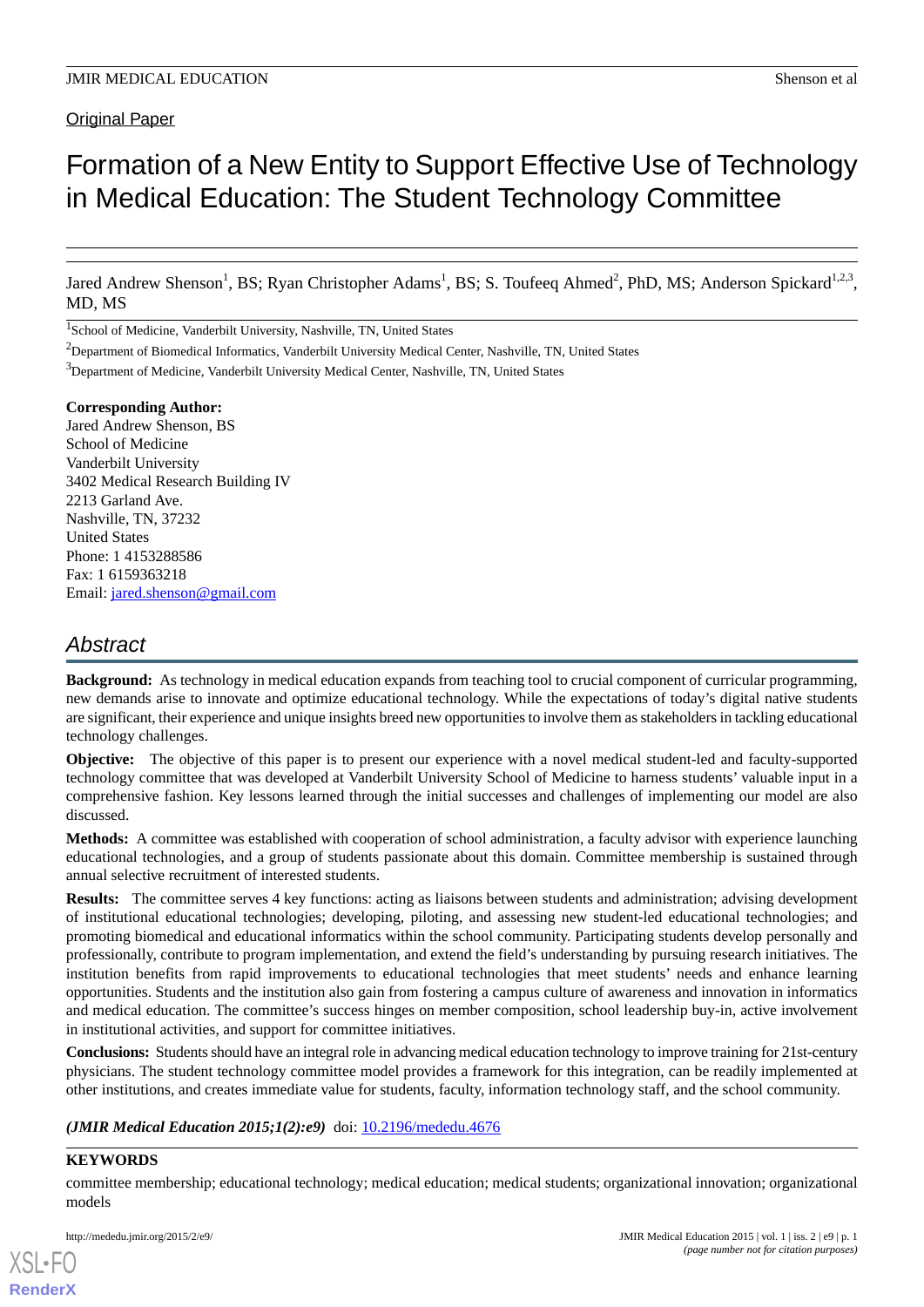# *Introduction*

#### **Background**

Over the last 15 years, technology has become pervasive in medical education training at both the undergraduate and graduate levels  $[1,2]$  $[1,2]$  $[1,2]$  $[1,2]$ . The excitement to adopt this technology is often attributed to the unique and evolving needs and capabilities of today's digital native learners [[3](#page-6-1)[,4](#page-6-2)]. Indeed, medical students and residents are eager to integrate digital resources into their training [\[5](#page-6-3)[-7](#page-6-4)]. Technology is no longer only a teaching tool, but also a crucial component of curricular programming. Many studies have offered goals for new instructional technologies [[4](#page-6-2)[,8](#page-6-5)], describing the need to "transform learning into a more collaborative, personalized, and empowering experience that can inspire a new generation of learners." [\[1\]](#page-5-0) With the explosion of new information, new instructional modalities, and the accelerating pace of technological evolution, there has never been a more opportune time to innovate in medical education technology. There are significant challenges, however, for educators and information technology (IT) professionals as they pursue this agenda, including the rapid evolution of technologies [\[2](#page-6-0)], highly heterogeneous learners [[9,](#page-6-6)[10](#page-6-7)], diverse educational pedagogies [[1\]](#page-5-0), limited funding [[11\]](#page-6-8), and varying levels of institutional support [\[11](#page-6-8)-[13\]](#page-6-9).

Success in overcoming these barriers depends on a systematic approach to project development, including the critical need for learner involvement throughout the process [[9,](#page-6-6)[11](#page-6-8),[14\]](#page-6-10). Medical students can shape technology development and integration efforts because they better understand student culture and goals, are often more comfortable with IT than faculty, and can offer creative ideas outside of traditional approaches [[15](#page-6-11)-[17\]](#page-6-12). Despite these calls for student involvement, only 21% of United States and Canadian medical schools surveyed sought student input on new applications and services, and even fewer engaged students in student-led contributions to educational technologies [[13\]](#page-6-9). More commonly, student input is solicited only after technology implementation via satisfaction surveys [\[2](#page-6-0),[8\]](#page-6-5). Review of the academic and lay literature identified no reports of formalized or longitudinal student involvement in medical education technology.

The few reports that describe student input in integrating educational technology confirm the vital role students play in this work and their ability to advance the field by novel research projects. Students have worked with faculty in developing a Web-based student resource portal [\[15](#page-6-11)], in revising Web-based

teaching modules for their peers [[17\]](#page-6-12), and in supporting iPad integration into the preclinical curriculum [\[18](#page-6-13)]. Other students have worked independently of institutional support to build and pilot novel collaborative studying tools [\[19](#page-6-14)], and to test mobile resources for the clinical learner [\[20](#page-6-15)-[22\]](#page-6-16).

#### **Objective**

The rising tide of interest in and opportunities for medical education technologies, combined with the clear successes of student involvement in the aforementioned examples, prompted us to reconsider how motivated students could become engaged stakeholders who could inform the effective use of these innovations. Determining how to harness students' valuable input in a systemic fashion was integral to our approach. In this paper, we describe the ideation, implementation, and impact of a novel medical student-led technology committee, examine its unique benefits, and discuss keys to success for adopting this model at other institutions.

# *Methods*

#### **Implementing a Student Technology Committee**

At our institution in the summer of 2012, student input regarding educational technologies was highly fragmented, leading to student frustration with the state of technology offerings. Born from the opportunity to help shape the future, a student interest group formed organically to focus on driving improvements in educational technologies from the student perspective. Over the 1st year, the group undertook multiple projects, including updates to the learning management system (LMS), a pilot study of iPad use in the gross anatomy laboratory, and a clinical podcast series. Strong relationships between senior group members and key faculty were essential to early work. These contacts provided insight into institutional priorities, made connections with relevant faculty and IT staff, and supported group initiatives financially and intellectually. Faculty and staff were appreciative of the high-quality input provided by the group and the efforts of its members and applauded the group's educational technology research endeavors.

At the end of the 1st year, the group's efforts were formalized as the "student technology committee" (STC). The Assistant Dean of Educational Informatics and Technology was selected as faculty advisor to provide close collaboration between the STC and institutional leadership. STC presidents and the faculty advisor enumerated core competencies and operating principles for the committee ([Table 1](#page-2-0)), which were modeled after student-led curriculum committees [[23](#page-6-17)[,24](#page-6-18)].

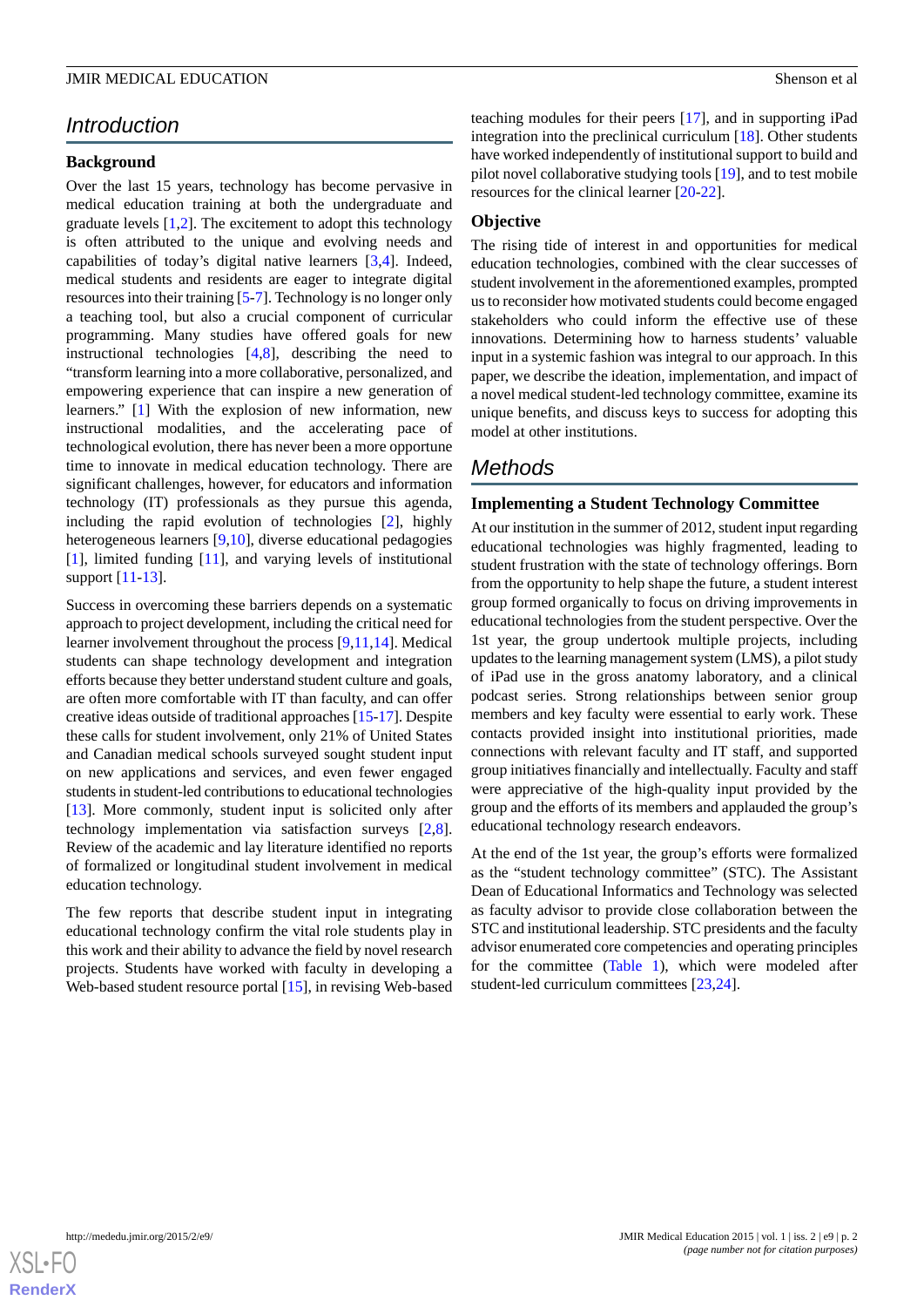<span id="page-2-0"></span>**Table 1.** Summary of the student technology committee bylaws.

| <b>Bylaws</b> article | Details                                                                                                                                                                                         |  |  |  |
|-----------------------|-------------------------------------------------------------------------------------------------------------------------------------------------------------------------------------------------|--|--|--|
| Goals and purpose     | Four core goals spanning medical school curriculum (see Areas 1-4 in the "Results" section)                                                                                                     |  |  |  |
| Composition           | Two to three student representatives per class year                                                                                                                                             |  |  |  |
|                       | Faculty advisor is specified (eg, Assistant Dean of Educational Informatics and Technology)                                                                                                     |  |  |  |
| Membership term       | Members serve throughout their 4 years of medical school                                                                                                                                        |  |  |  |
|                       | Membership may be surrendered voluntarily or revoked for failure of responsibilities or conduct                                                                                                 |  |  |  |
|                       | Affiliate member status granted to students on temporary leave from medical school (eg, research year, second<br>degree)                                                                        |  |  |  |
| Elections             | First-year students apply via written application with secondary interviews                                                                                                                     |  |  |  |
|                       | New members selected based on holistic review                                                                                                                                                   |  |  |  |
|                       | Elections in other class years held as needed if fewer than 2 representatives for a given year or a member leaves<br>the committee                                                              |  |  |  |
| Leadership            | President or Co-Presidents (2) serve 1-year terms (re-election allowed)                                                                                                                         |  |  |  |
|                       | President(s) elected by popular vote of committee members                                                                                                                                       |  |  |  |
|                       | Serve as liaisons between committee and school leadership, faculty, staff, and other student committees                                                                                         |  |  |  |
| Meetings              | Held 2 times/month on alternating weeks, additional meetings as needed                                                                                                                          |  |  |  |
|                       | All meeting minutes recorded and archived                                                                                                                                                       |  |  |  |
|                       | First meeting: includes faculty advisor; open to all faculty and staff seeking student technology committee input;<br>focus on project updates as well as administrative and faculty priorities |  |  |  |
|                       | Second meeting: closed; focus on brainstorming new project ideas, addressing current challenges in project execution                                                                            |  |  |  |
| <b>Budget</b>         | Annual budget prepared by committee president(s) with approval by committee and faculty advisor                                                                                                 |  |  |  |
|                       | Funds secured from institutional student group grants and the Office of Educational Informatics and Technology                                                                                  |  |  |  |

#### **Student Membership and Project Operations**

Given the unique educational environment of each class year, the STC includes representatives from across the student body. Members serve on the committee throughout their medical school experience to promote continuity and commitment, especially in consideration of the many longitudinal projects the committee undertakes. The committee president(s) is elected annually. Senior (3rd- or 4th-year) students typically will be selected for this position on the basis of availability and flexibility in their schedules as well as experience working with the committee.

New members are selected from the 1st-year class via an application process soon after matriculation. Applicants respond to questions concerning interest in the committee, prior experience with technology, ideas for new technology in the medical school, and thoughts about the future of medical technology. These questions assess applicants' motivation for involvement, relevant experience and knowledge, and ability to think creatively about problems the committee may address. Top candidates, identified based on written applications, are interviewed to evaluate for personal characteristics we have identified to be present in our most successful members ([Table](#page-3-0) [2\)](#page-3-0). Final selections are made based on a holistic review, including consideration as to how applicants' skills may complement those of existing and new members.

The committee operates on a dynamic project management model wherein a single member is appointed the lead for a given project and may flexibly recruit and release additional members to support that project as needed. When serving as project leads, junior members are frequently mentored by senior members in areas including project management, research methods, and administrative and staff contacts. Accountability for project deliverables is reinforced through monthly goal setting and project review, which occur as part of the committee's twice-monthly meetings [\(Table 1\)](#page-2-0).

[XSL](http://www.w3.org/Style/XSL)•FO **[RenderX](http://www.renderx.com/)**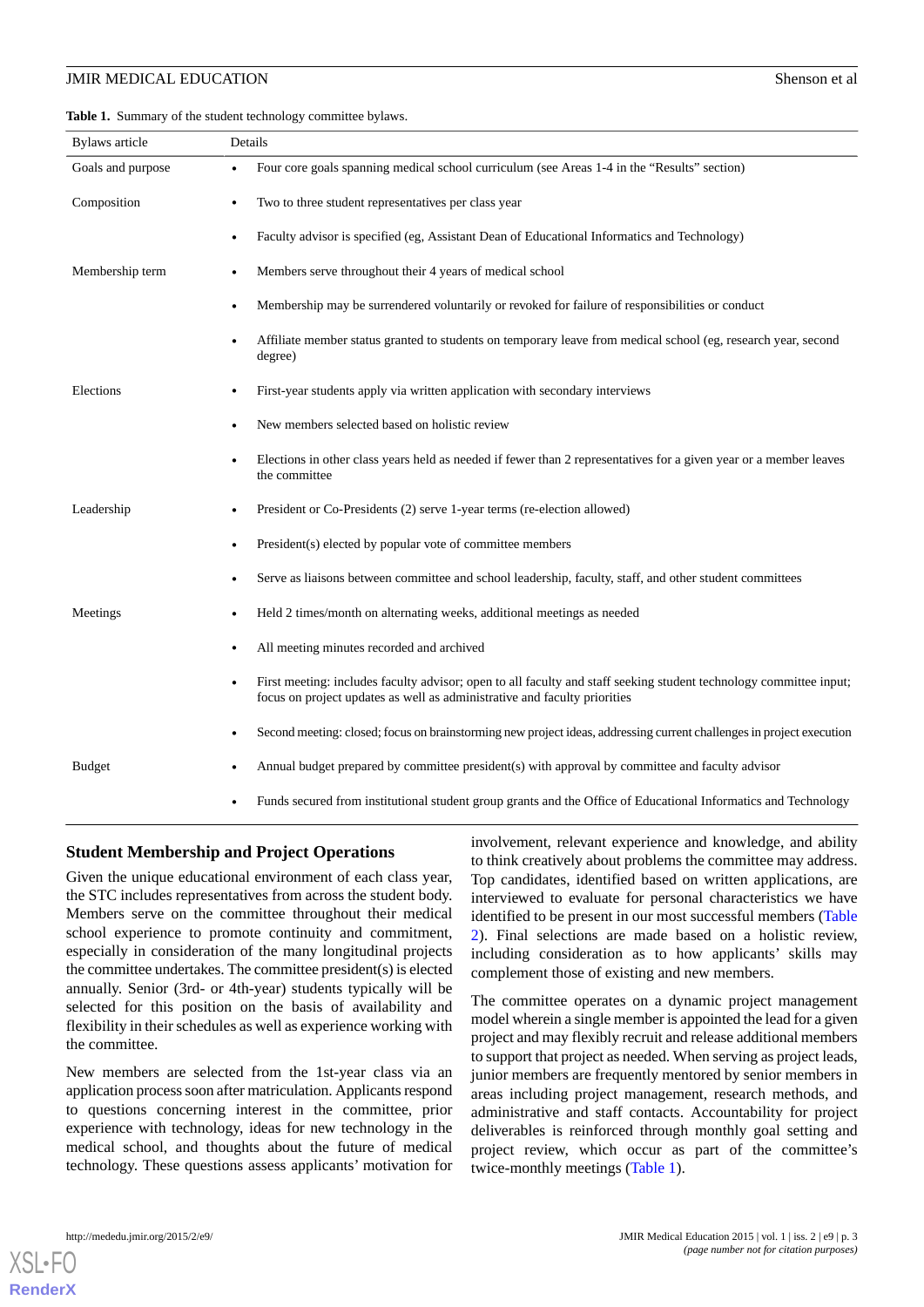<span id="page-3-0"></span>

|  | <b>Table 2.</b> Qualities of successful student technology committee members. |  |  |  |  |  |
|--|-------------------------------------------------------------------------------|--|--|--|--|--|
|--|-------------------------------------------------------------------------------|--|--|--|--|--|

| Quality                              | How it supports success                                                                                                                                |  |  |  |
|--------------------------------------|--------------------------------------------------------------------------------------------------------------------------------------------------------|--|--|--|
| Passionate<br>$\bullet$              | Ensures baseline understanding and interest in medical education pedagogy, educational tech-<br>nology, and/or medical practice technology             |  |  |  |
| $\bullet$                            | Drives personal investment in committee work despite multiple demands on available time                                                                |  |  |  |
| Creative<br>٠                        | Supports flexible problem solving in projects with high complexity and multiple resource con-<br>straints                                              |  |  |  |
| $\bullet$                            | Enables out-of-the-box thinking, creating opportunity for true innovation                                                                              |  |  |  |
| Problem solver<br>$\bullet$          | Identifies limits of personal knowledge and when to seek help                                                                                          |  |  |  |
| $\bullet$                            | Improves self-sufficiency on personal projects                                                                                                         |  |  |  |
| $\bullet$                            | In tandem with creativity, enhances committee efforts to address challenging projects                                                                  |  |  |  |
| Self-starting                        | Minimizes required project oversight<br>$\bullet$                                                                                                      |  |  |  |
| $\bullet$                            | Improves efficiency of project execution                                                                                                               |  |  |  |
| Strong communication                 | Enables effective relationships spanning students, staff, and faculty                                                                                  |  |  |  |
| $\bullet$                            | Aids in team understanding of individual's goals, methods, challenges, and results                                                                     |  |  |  |
| Cooperative<br>٠                     | Fosters personal connections with other members                                                                                                        |  |  |  |
| ٠                                    | Supports work of all members to advance committee goals                                                                                                |  |  |  |
| $\bullet$                            | Promotes positive committee culture to improve morale and member effectiveness                                                                         |  |  |  |
| Technical understanding<br>$\bullet$ | Familiarity with major consumer technologies (eg, Web services, mobile phones, tablets, wear-<br>ables) and core technical topics (eg, servers, Wi-Fi) |  |  |  |

# *Results*

#### **Delivering on Our Core Work Areas**

# *Area 1: Serve as Liaisons Between Students and Administration, IT Staff, and Course Directors With Regard to All Technologies Related to the Curriculum*

Committee members' close proximity to the student body's day-to-day challenges yields an ideal communication channel between students, faculty, and staff. The committee regularly solicits student feedback regarding institutional technologies, while also receiving unsolicited feedback in person, by email, or via anonymous online forms. Issues are communicated directly to the most relevant point person, thereby supporting efficient resolution of student concerns and minimizing communication hurdles between IT staff and students. The committee also works to share the value of new technologies with the student body and to keep them apprised of improvements that are the direct result of their input, closing the feedback loop.

Following the launch of our institution's new LMS, the STC helped to facilitate rapid-cycle development to eliminate software bugs and address essential student needs. Building on first-hand experience using the LMS daily, committee members collected data from in-person discussion with peers and through

an online survey. In just 2 weeks, the committee generated reports from end-user feedback that directly informed administrative planning for short- and long-term platform improvements.

# *Area 2: Serve as a Student Advisory Panel for Continuous Development and Improvement of Technology Involved in the Curriculum*

The STC provides faculty and staff with easy, direct access to a mixed cohort of students for soliciting input at any phase of the development process. To date, the student committee has provided input on more than a dozen initiatives and projects, including the LMS, the online learning portfolio, student Web dashboards, a mobile real-time feedback tool [\[25](#page-6-19)], the School of Medicine website, iPads and TVs in the gross anatomy laboratory, and wireless printing in the computer laboratory. Faculties have consistently found the STC input on various projects to be extremely useful, lending new insights to guide future directions.

# *Area 3: Develop, Pilot, and Assess New Uses of Educational Technology or Instruction Related to Technology*

As curriculum consumers, students are poised to identify numerous opportunities for novel use of instructional technology. The STC seeks to foster a research and development

```
XSL•FO
RenderX
```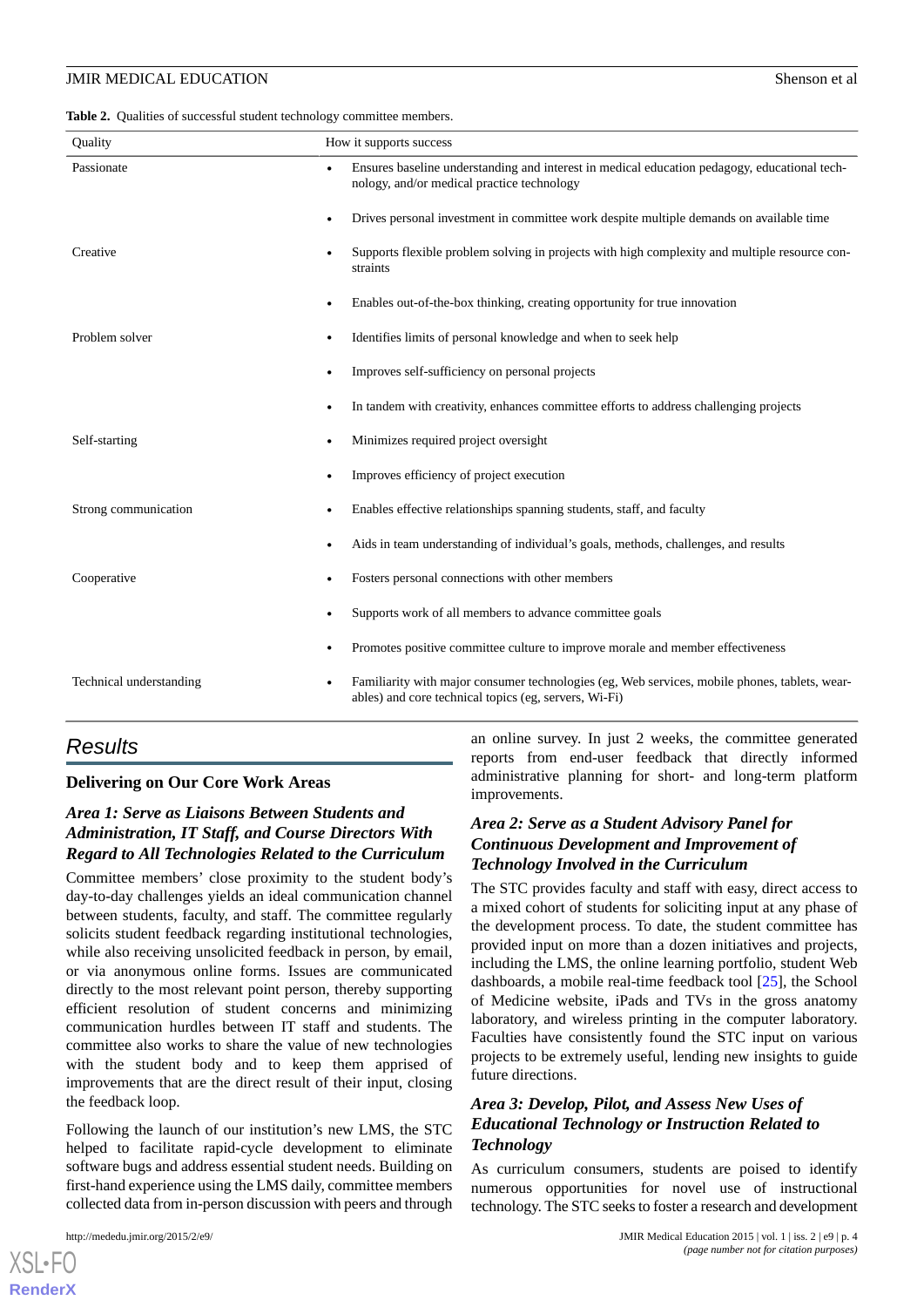environment in which members, with suitable mentorship from senior student peers and faculty, can explore novel uses of educational technology. The school supports this mission by providing financial support for pilot projects and dissemination of lessons learned through journal publications and conference presentations. Academic informatics and/or computer science departments can also play an important role in supporting committee research endeavors.

A student-led pilot study and subsequent class-wide integration of iPads into our institution's gross anatomy laboratory exemplifies the extent to which the STC model can impact a school's education ecology. Building on the experiences of other institutions [[18,](#page-6-13)[26\]](#page-6-20), committee members rapidly implemented a low-cost pilot study to test iPads loaded with two-dimensional and three-dimensional anatomy atlases with 60 students over a 2-month period. Poststudy surveys revealed that students found it to be a positive addition to their dissection experience with distinct educational value; however, they also identified key shortcomings to address. Working with school leadership, the STC used this information to advocate successfully for deployment of iPads at all tables in the anatomy laboratory. Since then, the STC conducts ongoing analysis to help administrators tailor the hardware and software to student needs.

# *Area 4: Promote Informatics, Consumer Technology, and Workplace Technology, and Their Applications in Medicine and Education at Our Institution and Abroad*

The STC aims to prepare medical students to work in the rapidly evolving health care system under the heavy influence of technological advances. Explicit training in this area at our institution has been scarce. The committee has identified unique opportunities to provide and facilitate instruction concerning effective use of educational technology and to inform student understanding and dialogue about the technologies shaping 21st-century health care. Committee members created online resource guides to aid students in getting the most out of their laptops and mobile devices as learning and clinical tools. The STC developed a "Tech Talks" series of lunch-hour faculty lectures to engage students and the medical center community in thinking critically about popular, clinically relevant topics in biomedical informatics and medical technologies. In addition, efforts are underway to develop elective seminar courses teaching medical students about the changing dynamics of the patient-physician relationship as altered by consumer and medical technologies.

## **Benefitting Students and the Institution**

Formalizing student involvement in educational technology using the STC model offers clear benefits to the school as well as committee members. Numerous advancements to the educational ecology, including existing and new technologies, are possible (as outlined in the previous section), benefitting all students in the institution through potential for greater personalization of learning as well as improved satisfaction and performance. Working toward a shared goal of improving the academic experience for medical students, the committee, together with faculty and staff, develops a collaborative and constructive relationship that enhances the work of all parties.

The IT staff are readily able to engage in rapid-cycle feedback and development without significant time and energy investment, increasing the likelihood of project success. Core curricular faculty and administration gain direct insight into student priorities, wants, and needs, which may differ substantially from thoughts and plans developed without such input. They also learn to break down traditional assumptions about the limited roles medical students should play in institutional initiatives [[16\]](#page-6-21). In some cases, the STC may also assume significant responsibility for development and/or testing of new technologies, reducing the expenditure of resources by the institution on those efforts.

Student members of the STC grow personally and professionally through their experiences. As project leaders, they develop core leadership skills, including team communication, delegation, intuition, and the ability to inspire others. They learn how to problem solve creatively and then translate their ideas and opinions into convincing arguments that gain stakeholder support. Students may also advance their personal technical skills such as computer programming or graphic design, which are increasingly in demand across the medical community.

As peer representatives, student members learn how to solicit and assimilate diverse perspectives and advocate on behalf of a group. Working closely with faculty offers them unique insight into the structure and politics of a large educational organization, which may inform their future work as teachers, leaders, and scholars in academia. Students also receive hands-on training and gain experience in conducting research in medical education, and may have opportunities to develop skills in scientific communication in written or oral formats. Most importantly, their experience may stimulate future learning and self-improvement around any of a number of topics in leadership, education, and technology.

# *Discussion*

## **A Successful Model for Students as Stakeholders**

Motivated by demonstrative examples of the benefits of integrated student involvement in advancing medical education technologies, we developed a new student-led technology committee model to inform effective use of these innovations. Thoughtful engagement of motivated students as stakeholders in the process of educational technology development and deployment was essential to our approach. Further, our STC model provided a basis for unifying efforts and goals of students and school leadership. Our experiences with the STC model have borne out that students, coupled with institutional drive, can help schools to realize technology-focused advancements in their educational ecology. Many opportunities are enabled by this model to generate immediate and long-term value for committee members, the student body, faculty, staff, and the school community.

We have gained the following key lessons, including mechanisms to address potential limitations of our approach, through the initial successes and challenges of implementing our model.

```
XS-FO
RenderX
```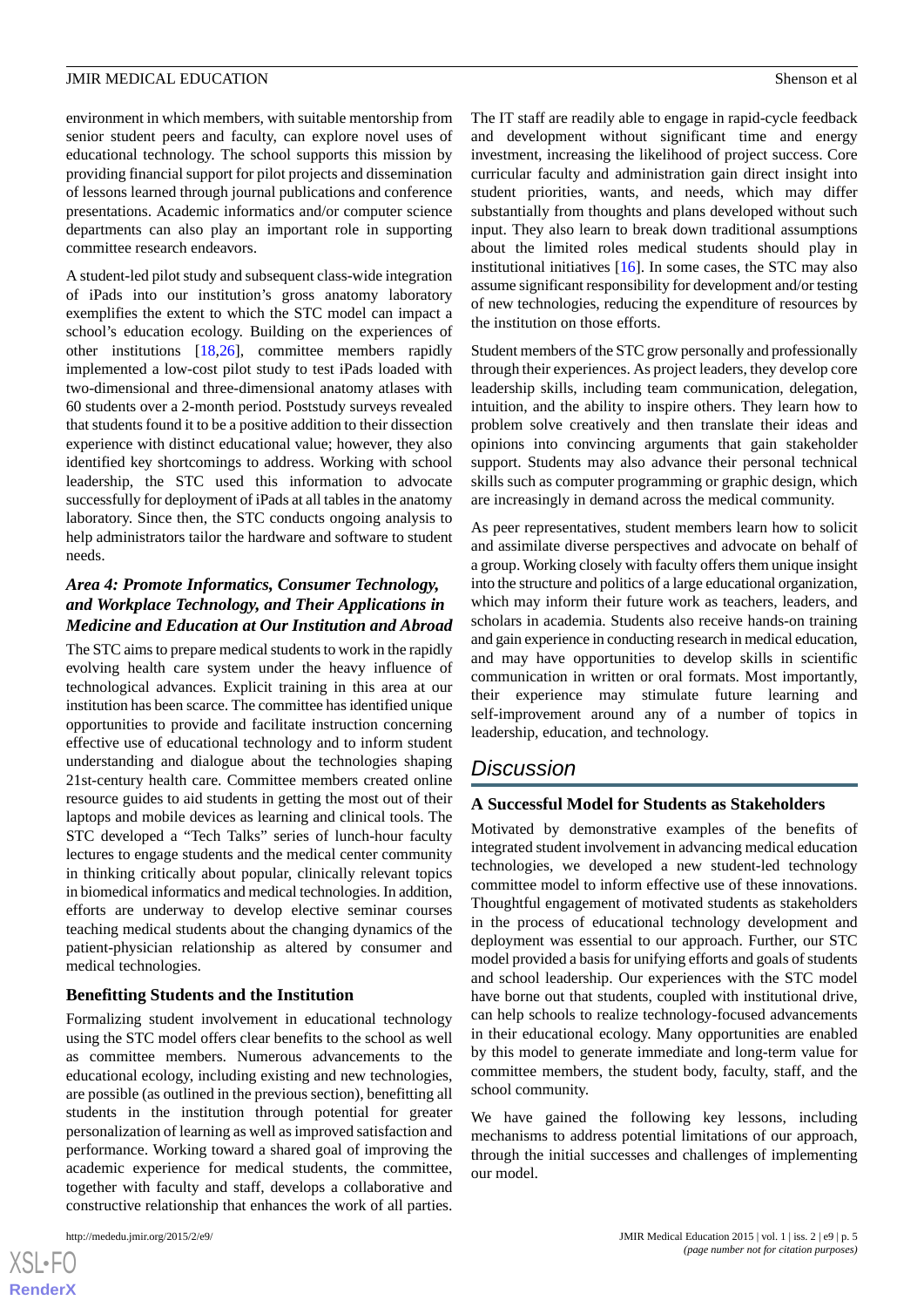#### **Composing the Committee for Harmony**

We learned the importance of the student composition of the committee to ensure alignment of interests and complementary skillsets. Whereas many student committees employ election processes based on popularity or first-come interest [\[23](#page-6-17),[24\]](#page-6-18), such processes would likely be unreliable in selecting the best students for the STC model. Through a careful application and interview process, a select group of students is chosen to bring a mix of education and technology interests as well as technical and leadership skillsets ([Table 2\)](#page-3-0). Despite the technology-focused work of the committee, not all members need be technological experts. Recruiting such ideal students for the STC model may be challenging in the early days of a new committee. Student interest should be solicited by founding members and/or faculty advisors with recognition that students excited by education and/or informatics often do not know where to apply their interests without invitation.

## **Fostering Student and Faculty Collaboration**

We are fortunate at our institution to have an Assistant Dean for Educational Informatics and Technology to serve as faculty advisor and interface between the STC and the school leadership. Although more institutions are creating similar positions, schools without such dedicated roles should identify faculty advisors with experience in educational technology who are also strong communicators with constituents. As noted by others [[23,](#page-6-17)[24](#page-6-18)], we also found that it is essential for faculty and staff to have an open attitude toward student involvement and to affirm students' contributions to institutional projects. As a 2-way street, there should also be clear support for STC initiatives from school leadership, offering connections to key faculty and staff, financial resources for appropriate projects, and an open door to provide feedback and guidance. Together, these practices empower students as change agents.

While involved faculty advisors and school leadership must make a significant commitment to fully support the STC model, we realized that they can benefit markedly from their participation. These individuals develop a keen appreciation for student input while also receiving gratification in knowing that they are advancing committee members' and the student body's experiences. They may also become co-authors on research publications led by the STC, helping to advance their own careers and contribute to the field of education.

## **Identifying Appropriate Goals and Project Scope**

In this paper, we have presented our framework of 4 core missions that guide committee initiatives. In addition, school leadership and committee members should regularly identify shared goals that can inform specific project targets. We also found that it is essential that salaried work (eg, technical support for students) be reserved only for faculty and staff.

The faculty advisor and committee leadership should collaborate to keep project scopes concise and focused, while simultaneously allowing members to dream big and wonder "What if...?". There is potential concern that students do not have time to be involved in this level of work and may be distracted from their primary commitment as medical students. We have found that group accountability, shared project responsibilities, and input from the faculty advisor can help to keep members balanced and reduce such risks to students' academic focus.

## **Applying Our Lessons**

Moving forward, the STC will need to develop measures of effectiveness to assess contributions to the school's educational ecology. Although informal feedback can provide some guidance, routine surveys and objective metrics may elucidate opportunities to improve both the processes and outcomes of the STC model. These data may also enable the STC to secure additional funding for project development and pilots.

## **Conclusion**

As technology develops into an increasingly more essential component of medical education, students need to play a central role as stakeholders in the creation and refinement of medical education technologies. Through our novel student-led technology committee, active mentorship, and formalized, administrative commitment, we forged a collaborative vision and effort to effect positive change across 4 core missions. Students have demonstrated meaningful contributions to our institution's education ecology while generating substantial benefits for committee members and faculty. Our experiences may serve as a model for other institutions to spark advancement of medical education technologies to improve training for 21st-century physicians.

## **Acknowledgments**

The authors gratefully acknowledge the work of all student technology committee members to date: Stephen Dorner, Julian Genkins, Scott Hagan, Sandeep Jain, Anupam Kumar, Benjamin Li, Tom Mou, Mitchell Odom, Annie Pally, Colby Uptegraft, Amol Utrankar, and Ashley Wu. We also wish to thank key leadership faculty for their support in this initiative: Kim Lomis (Associate Dean of Undergraduate Medical Education) and Bonnie Miller (Senior Associate Dean for Health Sciences Education).

#### <span id="page-5-0"></span>**Conflicts of Interest**

None declared.

#### **References**

[XSL](http://www.w3.org/Style/XSL)•FO **[RenderX](http://www.renderx.com/)**

1. Robin BR, McNeil SG, Cook DA, Agarwal KL, Singhal GR. Preparing for the changing role of instructional technologies in medical education. Acad Med 2011 Apr;86(4):435-439. [doi: [10.1097/ACM.0b013e31820dbee4\]](http://dx.doi.org/10.1097/ACM.0b013e31820dbee4) [Medline: [21346506](http://www.ncbi.nlm.nih.gov/entrez/query.fcgi?cmd=Retrieve&db=PubMed&list_uids=21346506&dopt=Abstract)]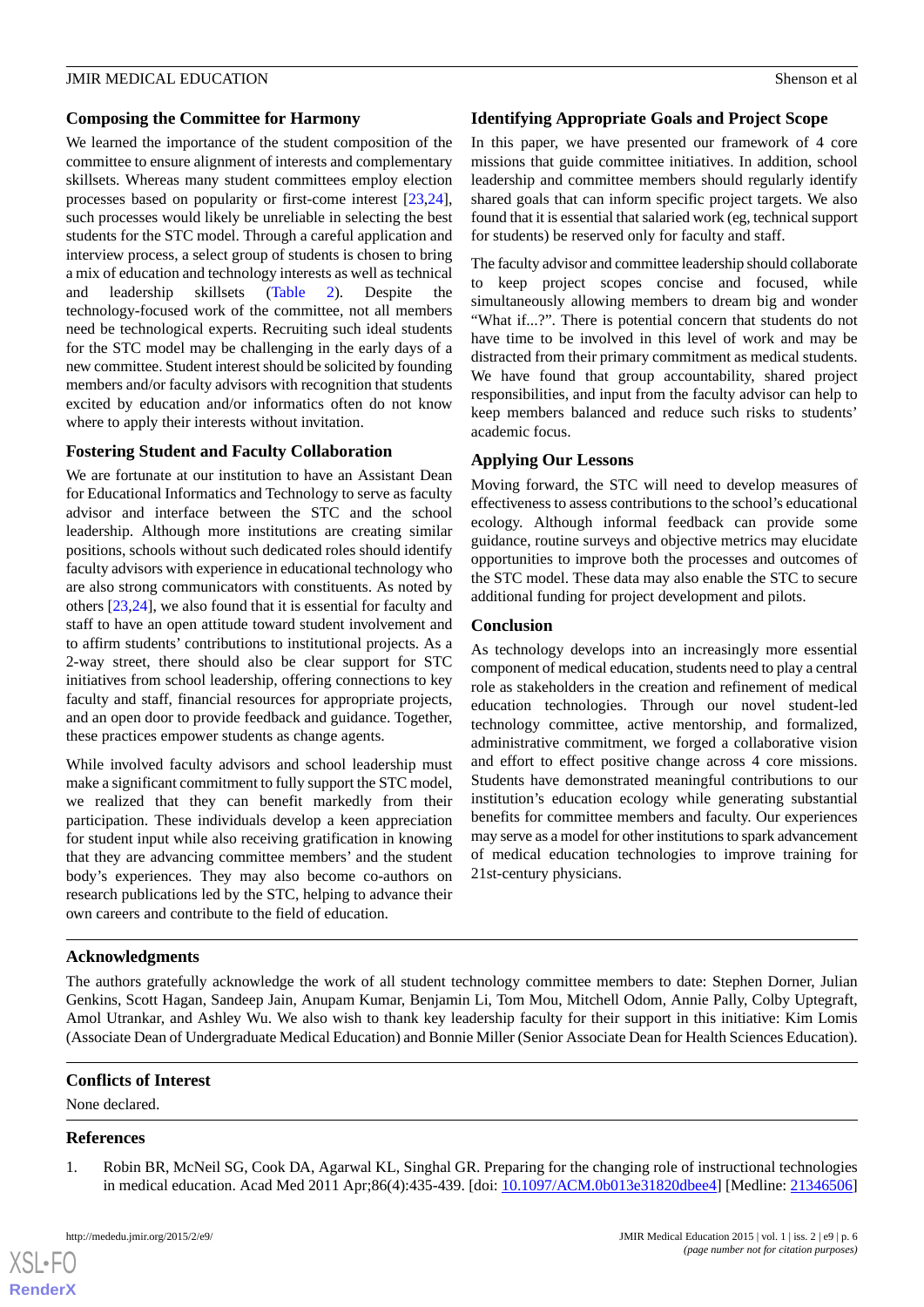- <span id="page-6-0"></span>2. Dankbaar MEW, de Jong PGM. Technology for learning: How it has changed education. Perspect Med Educ 2014 Sep;3(4):257-259 [[FREE Full text](http://europepmc.org/abstract/MED/25163662)] [doi: [10.1007/s40037-014-0141-0\]](http://dx.doi.org/10.1007/s40037-014-0141-0) [Medline: [25163662](http://www.ncbi.nlm.nih.gov/entrez/query.fcgi?cmd=Retrieve&db=PubMed&list_uids=25163662&dopt=Abstract)]
- <span id="page-6-2"></span><span id="page-6-1"></span>3. McGee JB, Begg M. What medical educators need to know about "Web 2.0". Med Teach 2008;30(2):164-169. [doi: [10.1080/01421590701881673\]](http://dx.doi.org/10.1080/01421590701881673) [Medline: [18464141\]](http://www.ncbi.nlm.nih.gov/entrez/query.fcgi?cmd=Retrieve&db=PubMed&list_uids=18464141&dopt=Abstract)
- <span id="page-6-3"></span>4. Colbert JA, Chokshi DA. Technology in medical education—Osler meets Watson. J Gen Intern Med 2014 Dec; 29(12): 1584-1585. [doi:  $\frac{10.1007}{s}11606 - 014 - 2975 - x$ ] [Medline: [25095968](http://www.ncbi.nlm.nih.gov/entrez/query.fcgi?cmd=Retrieve&db=PubMed&list_uids=25095968&dopt=Abstract)]
- 5. Wallace S, Clark M, White J. 'It's on my iPhone': Attitudes to the use of mobile computing devices in medical education, a mixed-methods study. BMJ Open 2012;2(4):e001099 [[FREE Full text](http://bmjopen.bmj.com/cgi/pmidlookup?view=long&pmid=22923627)] [doi: [10.1136/bmjopen-2012-001099](http://dx.doi.org/10.1136/bmjopen-2012-001099)] [Medline: [22923627](http://www.ncbi.nlm.nih.gov/entrez/query.fcgi?cmd=Retrieve&db=PubMed&list_uids=22923627&dopt=Abstract)]
- <span id="page-6-4"></span>6. Lobo MJ, Crandley EF, Rumph JS, Kirk SE, Dunlap NE, Rahimi AS, et al. Pilot study of iPad incorporation into graduate medical education. J Grad Med Educ 2013 Mar;5(1):142-144 [[FREE Full text](http://europepmc.org/abstract/MED/24404242)] [doi: [10.4300/JGME-D-12-00007.1](http://dx.doi.org/10.4300/JGME-D-12-00007.1)] [Medline: [24404242](http://www.ncbi.nlm.nih.gov/entrez/query.fcgi?cmd=Retrieve&db=PubMed&list_uids=24404242&dopt=Abstract)]
- <span id="page-6-5"></span>7. Vafa S, Chico DE. A needs assessment for mobile technology use in medical education. Int J Med Educ 2013 Nov 25;4:230-235 [\[FREE Full text\]](http://www.ijme.net/archive/4/mobile-technology-in-medical-education/) [doi: [10.5116/ijme.5259.4a88](http://dx.doi.org/10.5116/ijme.5259.4a88)]
- <span id="page-6-6"></span>8. Cook DA, Levinson AJ, Garside S, Dupras DM, Erwin PJ, Montori VM. Internet-based learning in the health professions: A meta-analysis. JAMA 2008 Sep 10;300(10):1181-1196. [doi: [10.1001/jama.300.10.1181\]](http://dx.doi.org/10.1001/jama.300.10.1181) [Medline: [18780847](http://www.ncbi.nlm.nih.gov/entrez/query.fcgi?cmd=Retrieve&db=PubMed&list_uids=18780847&dopt=Abstract)]
- <span id="page-6-7"></span>9. Sandars J. It appeared to be a good idea at the time but … A few steps closer to understanding how technology can enhance teaching and learning in medical education. Med Teach 2011 Jan;33(4):265-267. [doi: [10.3109/0142159X.2011.550972\]](http://dx.doi.org/10.3109/0142159X.2011.550972) [Medline: [21456982](http://www.ncbi.nlm.nih.gov/entrez/query.fcgi?cmd=Retrieve&db=PubMed&list_uids=21456982&dopt=Abstract)]
- <span id="page-6-8"></span>10. Ellaway RH, Fink P, Graves L, Campbell A. Left to their own devices: Medical learners' use of mobile technologies. Med Teach 2014 Feb;36(2):130-138. [doi: [10.3109/0142159X.2013.849800\]](http://dx.doi.org/10.3109/0142159X.2013.849800) [Medline: [24195445\]](http://www.ncbi.nlm.nih.gov/entrez/query.fcgi?cmd=Retrieve&db=PubMed&list_uids=24195445&dopt=Abstract)
- 11. McGee JB, Kanter SL. How we develop and sustain innovation in medical education technology: Keys to success. Med Teach 2011;33(4):279-285. [doi: [10.3109/0142159X.2011.540264](http://dx.doi.org/10.3109/0142159X.2011.540264)] [Medline: [21456984\]](http://www.ncbi.nlm.nih.gov/entrez/query.fcgi?cmd=Retrieve&db=PubMed&list_uids=21456984&dopt=Abstract)
- <span id="page-6-9"></span>12. Kamin C, Souza KH, Heestand D, Moses A, O'Sullivan P. Educational technology infrastructure and services in North American medical schools. Acad Med 2006 Jul;81(7):632-637. [doi: [10.1097/01.ACM.0000232413.43142.8b\]](http://dx.doi.org/10.1097/01.ACM.0000232413.43142.8b) [Medline: [16799285](http://www.ncbi.nlm.nih.gov/entrez/query.fcgi?cmd=Retrieve&db=PubMed&list_uids=16799285&dopt=Abstract)]
- <span id="page-6-11"></span><span id="page-6-10"></span>13. Souza KH, Kamin C, O'Sullivan P, Moses A, Heestand D. Organizational models of educational technology in U.S. and Canadian medical schools. Acad Med 2008 Jul;83(7):691-699. [doi: [10.1097/ACM.0b013e3181782fdc\]](http://dx.doi.org/10.1097/ACM.0b013e3181782fdc) [Medline: [18580092\]](http://www.ncbi.nlm.nih.gov/entrez/query.fcgi?cmd=Retrieve&db=PubMed&list_uids=18580092&dopt=Abstract)
- <span id="page-6-21"></span>14. Cook DA, Dupras DM. A practical guide to developing effective web-based learning. J Gen Intern Med 2004 Jun;19(6):698-707 [[FREE Full text](http://europepmc.org/abstract/MED/15209610)] [doi: [10.1111/j.1525-1497.2004.30029.x\]](http://dx.doi.org/10.1111/j.1525-1497.2004.30029.x) [Medline: [15209610\]](http://www.ncbi.nlm.nih.gov/entrez/query.fcgi?cmd=Retrieve&db=PubMed&list_uids=15209610&dopt=Abstract)
- <span id="page-6-12"></span>15. Rosenbaum BP, Gorrindo TL, Patel SG, McTigue MP, Rodgers SM, Miller BM. Medical student involvement in website development. Med Teach 2009 Jul;31(7):627-633. [Medline: [19811147\]](http://www.ncbi.nlm.nih.gov/entrez/query.fcgi?cmd=Retrieve&db=PubMed&list_uids=19811147&dopt=Abstract)
- <span id="page-6-13"></span>16. Gunderman RB, Seltman TA. Engaging medical students as coeducators. Acad Radiol 2013 Aug;20(8):1052-1053. [doi: [10.1016/j.acra.2013.01.022](http://dx.doi.org/10.1016/j.acra.2013.01.022)] [Medline: [23830611](http://www.ncbi.nlm.nih.gov/entrez/query.fcgi?cmd=Retrieve&db=PubMed&list_uids=23830611&dopt=Abstract)]
- <span id="page-6-14"></span>17. Novak SH, Quinn M, Canan T, Metten S, Wisco JJ, Wimmers PF, et al. A new approach to learning how to teach: Medical students as instructional designers. Med Educ Online 2011;16 [[FREE Full text](http://europepmc.org/abstract/MED/21776188)] [doi: [10.3402/meo.v16i0.7252\]](http://dx.doi.org/10.3402/meo.v16i0.7252) [Medline: [21776188](http://www.ncbi.nlm.nih.gov/entrez/query.fcgi?cmd=Retrieve&db=PubMed&list_uids=21776188&dopt=Abstract)]
- <span id="page-6-15"></span>18. George P, Dumenco L, Doyle R, Dollase R. Incorporating iPads into a preclinical curriculum: A pilot study. Med Teach 2013;35(3):226-230. [doi: [10.3109/0142159X.2012.735384\]](http://dx.doi.org/10.3109/0142159X.2012.735384) [Medline: [23425119\]](http://www.ncbi.nlm.nih.gov/entrez/query.fcgi?cmd=Retrieve&db=PubMed&list_uids=23425119&dopt=Abstract)
- 19. Bow HC, Dattilo JR, Jonas AM, Lehmann CU. A crowdsourcing model for creating preclinical medical education study tools. Acad Med 2013 Jun;88(6):766-770. [doi: [10.1097/ACM.0b013e31828f86ef](http://dx.doi.org/10.1097/ACM.0b013e31828f86ef)] [Medline: [23619061](http://www.ncbi.nlm.nih.gov/entrez/query.fcgi?cmd=Retrieve&db=PubMed&list_uids=23619061&dopt=Abstract)]
- <span id="page-6-16"></span>20. Khalifian S, Markman T, Sampognaro P, Mitchell S, Weeks S, Dattilo J. Medical student appraisal: Searching on smartphones. Appl Clin Inform 2013;4(1):53-60 [\[FREE Full text\]](http://europepmc.org/abstract/MED/23650487) [doi: [10.4338/ACI-2012-10-CR-0047\]](http://dx.doi.org/10.4338/ACI-2012-10-CR-0047) [Medline: [23650487\]](http://www.ncbi.nlm.nih.gov/entrez/query.fcgi?cmd=Retrieve&db=PubMed&list_uids=23650487&dopt=Abstract)
- <span id="page-6-18"></span><span id="page-6-17"></span>21. Markman TM, Sampognaro PJ, Mitchell SL, Weeks SR, Khalifian S, Dattilo JR. Medical student appraisal: Applications for bedside patient education. Appl Clin Inform 2013;4(2):201-211 [\[FREE Full text](http://europepmc.org/abstract/MED/23874358)] [doi: [10.4338/ACI-2013-01-R-0007](http://dx.doi.org/10.4338/ACI-2013-01-R-0007)] [Medline: [23874358](http://www.ncbi.nlm.nih.gov/entrez/query.fcgi?cmd=Retrieve&db=PubMed&list_uids=23874358&dopt=Abstract)]
- <span id="page-6-19"></span>22. Sampognaro PJ, Mitchell SL, Weeks SR, Khalifian S, Markman TM, Uebel LW, et al. Medical student appraisal: Electronic resources for inpatient pre-rounding. Appl Clin Inform 2013 Aug;4(3):403-418 [\[FREE Full text\]](http://europepmc.org/abstract/MED/24155792) [doi: [10.4338/ACI-2013-05-R-0032\]](http://dx.doi.org/10.4338/ACI-2013-05-R-0032) [Medline: [24155792](http://www.ncbi.nlm.nih.gov/entrez/query.fcgi?cmd=Retrieve&db=PubMed&list_uids=24155792&dopt=Abstract)]
- <span id="page-6-20"></span>23. Huppatz C. The essential role of the student in curriculum planning. Med Educ 1996 Jan;30(1):9-13. [Medline: [8736182](http://www.ncbi.nlm.nih.gov/entrez/query.fcgi?cmd=Retrieve&db=PubMed&list_uids=8736182&dopt=Abstract)]
- 24. Visser K, Prince K, Scherpbier A, Van der Vleuten C, Verwijnen G. Student participation in educational management and organization. Med Teach 1998 Sep 1;20(5):451-454. [doi: [10.1080/01421599880562\]](http://dx.doi.org/10.1080/01421599880562)
- 25. Kumar A, Ahmed T. Using a mobile web application to improve feedback after observed medical student clinical encounters. 2014 Mar 12 Presented at: AAMC Information Technology in Academic Medicine Conference; Mar 12, 2014; Nashville, TN.
- 26. Mayfield CH, Ohara PT, O'Sullivan PS. Perceptions of a mobile technology on learning strategies in the anatomy laboratory. Anat Sci Educ 2013;6(2):81-89. [doi: [10.1002/ase.1307](http://dx.doi.org/10.1002/ase.1307)] [Medline: [22927203](http://www.ncbi.nlm.nih.gov/entrez/query.fcgi?cmd=Retrieve&db=PubMed&list_uids=22927203&dopt=Abstract)]